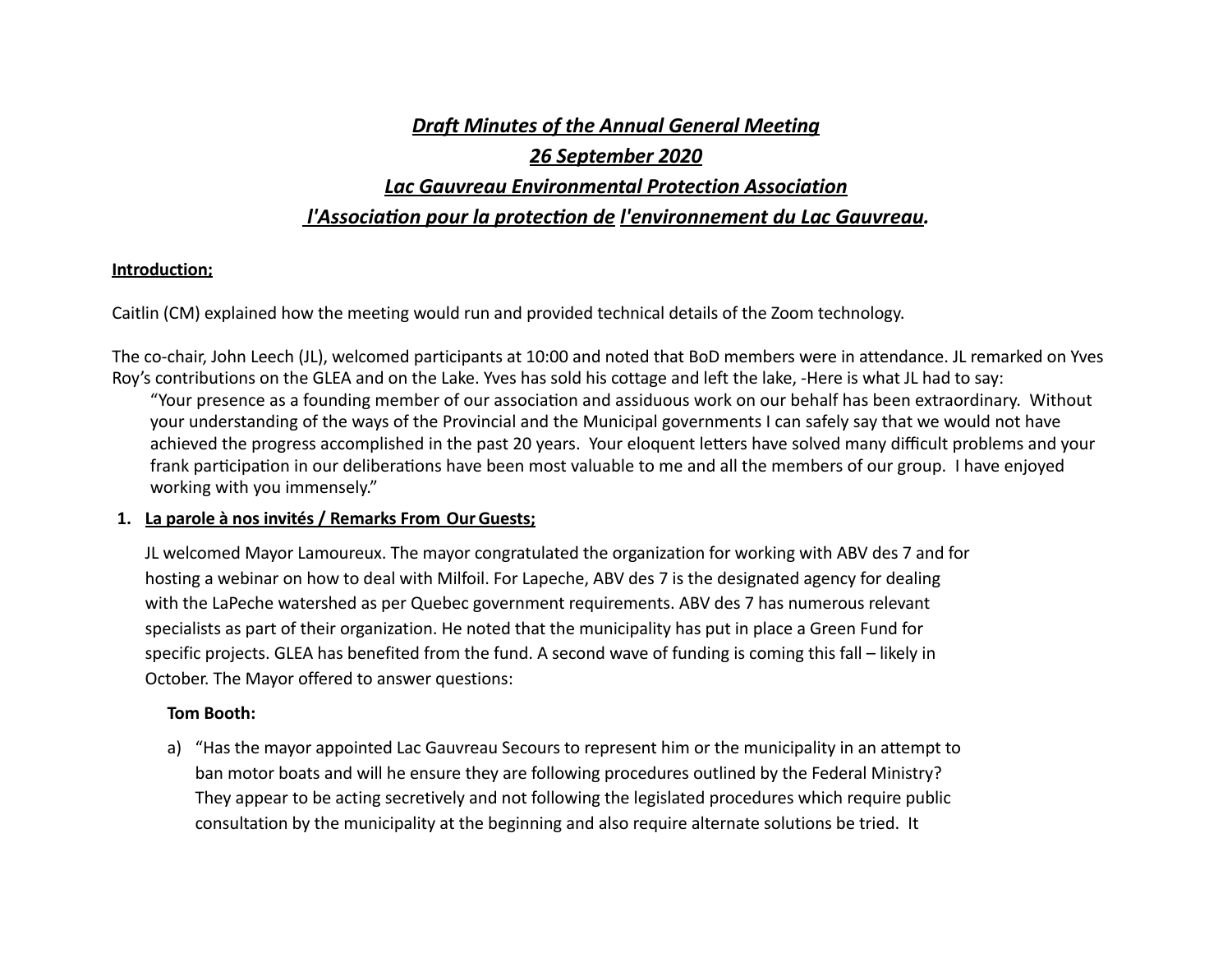appears LGS is trying to bypass legal requirements and is being funded in part by the mayors green fund". 

b) "Who or what is Lac Gauvreau Secours? They appear to be an anti-motor boat group with 5 principals trying to ban boats on our lake without the consensus, consultation with property owners affected."

The mayor noted that there are some lakes in LaPeche with regulations with respect to boats. LGS is researching whether there is a link between Milfoil and motorboats. LGS has asked the municipality to move forward with a case study to be used as the basis of discussions with Transport Canada. Results for Lac Gauvreau may be applied for other lakes. Once we see how the process goes at Lac Gauvreau, we will see if it can be applied elsewhere. TC approach is consultative and science based. The mayor states he does not have a mandate to ban motorboats

# Other questions posed – some to be answered at a later date due to time restrictions:

# Geoff and Claire:

Is the plan to spread burlap tarps over the milfoil weedbeds still proceeding? What are the costs and timelines?

**Chantal Perron:** How many Property Owners on Lac Gauvreau have you contacted and received support prior to submitting your 215-signature petition to ban motorboats and subsequent grant application?

What was Lac Gauvreau Secours the grant application for, and where there and Grant approval conditions?

What was Lac Gauvreau Secours grant application for, and what were the and Grant approval conditions?

What is the conclusion of the Report?

Why is Lac Gauvreau Secours co-hosting our Association's meeting?

Yes, what was ABVdes7 conclusion?

Can we vote by phone or email to make sure that both property owners are heard?

Too bad I can't post pictures of many Canoes, Kayaks, Pedal boats all going and fishing in the Milfoil,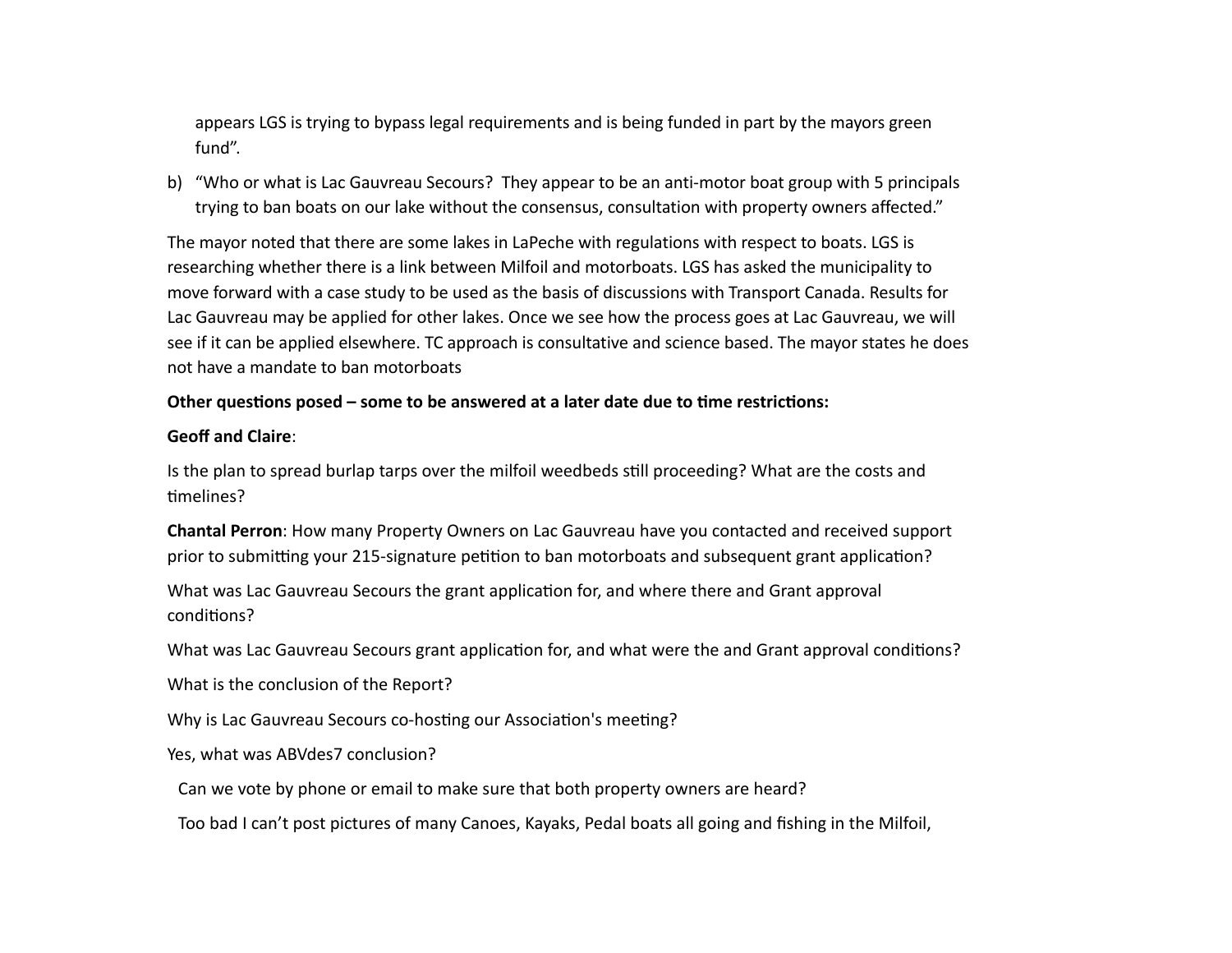Surely that has nothing to do motorboats....

**Tom Booth:** Will the mayor support all groups that wish to ban motor boats on all the lakes in the municipality or only the Lac Gauvreau Secours which has been funded by the green fund?

So all lakes in the municipality with milfoil are at risk of motor boat banning supported by the mayor? ABV de 7 promotes burlap tarps but we seem to be going toward boat banning instead and it's very much dividing our lake

M. Mayor do you feel you have a mandate from your electorate to ban motor boats?

Did the mayor not state that he appointed ABV de 7 to represent him in effort to apply to ministry for motor boat ban?

**John Shaughnessy:** Has Transport Canada approved any motor boat free lakes in the past ten years in Quebec or elsewhere? I believe waterways are their responsibility.

**Kelly Smith**: Can we ask the mayor to ensure the results of this consultation be posted and made public via the municipal website? Please also post the exact name of the organization hired by Lac Gauvreau Secours to complete this study.

I propose the vote/ poll be accepted after the meeting for a longer period of time as nobody was notified that they would need to log into multiple devices in order to place multiple votes. We can't possibly be logged into 4 devices to vote on our behalf and the proxy votes we have been authorized to vote for. Please confirm you will work with members in order to ensure their voice will be counted.

**Marc:** instead of concentrating on the topic of getting rid of the motor boats, why cant we concentrate on finding a solution to get rid of the millfoil? How many of us are online?

**Phil Allen, ReBecca Richardson:** As Marc said earlier - " Instead of concentrating on the topic of getting rid of the motor boats, why cant we concentrate on finding a solution to get rid of the millfoil?" Which may or may not include actions on all watercraft, including those without motors.

**Johanne, Rick:** I do not see the polling station on my screen. Can 2 votes be recorded from the same computer in the same household?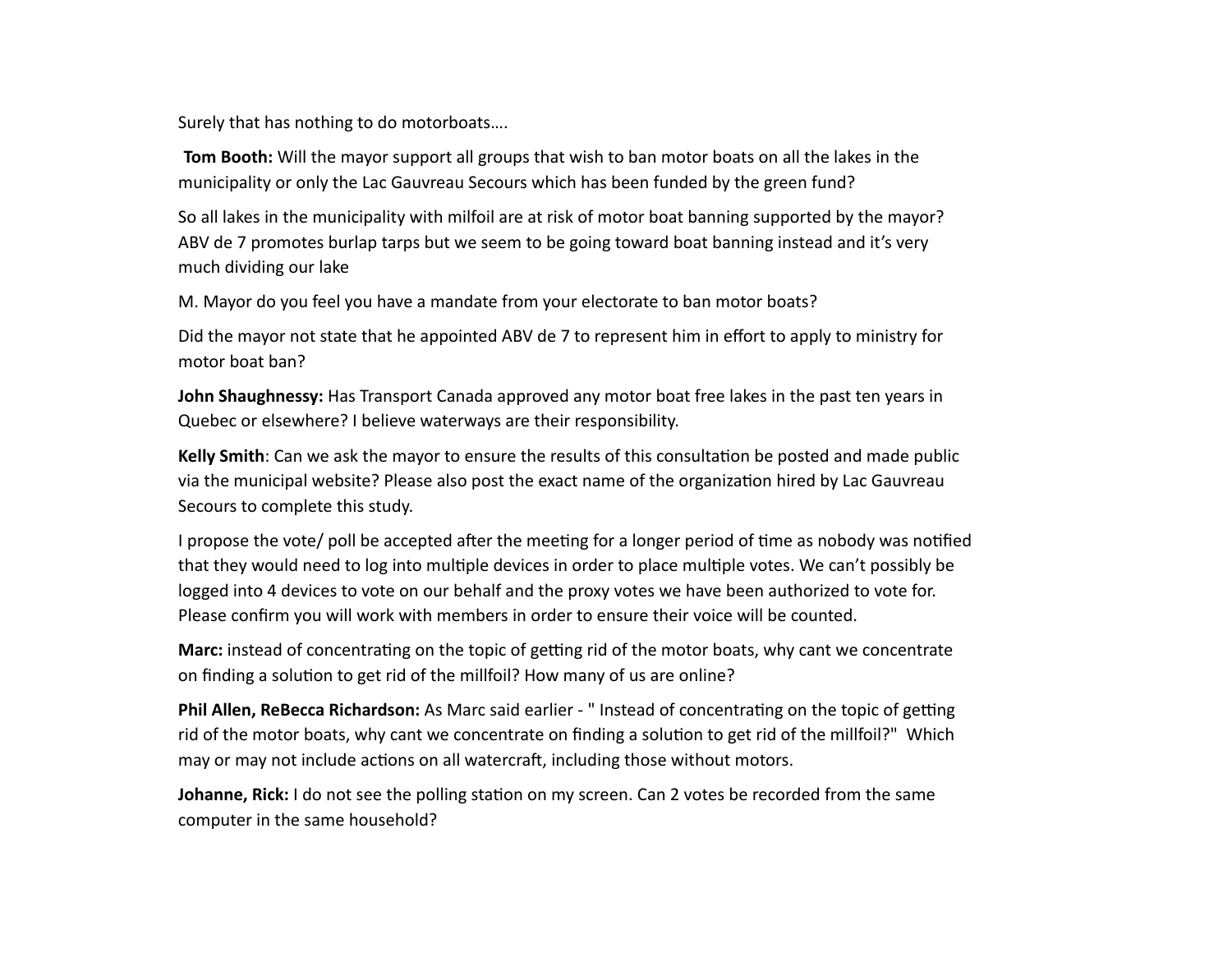# 2. Compte rendu de l'Assemblée générale du 6 juillet 2019 / Record of the General Meeting held 6 July 2019;

Approval moved by Caitlin moved; Seconded by Phil Allen; Approved



3. Rapport annuel / Annual Report; See attached Report from John Leech:



**Motion:** It is moved by IA and seconded by JS that :Lake residents be encouraged to treat milfoil in front of their properties, using approved methods, and accept the responsibility of being responsible boaters through endorsement of the attached measures suggested by the concerned group of boaters.

# **Discussion:**

Kelly noted that she supports the motion and noted that higher speeds are needed to get boats on plane which will decrease wake size. She noted that big boats going slowly, untrimmed, can cause huge wakes. JL agreed

**Jill Dickson & David Giannandrea** Can you please clarify what are the "approved methods"?

**John Leech**: We have heard that we can restore areas for swimming and boating and on our property using machinery of low impact – All devices although burlap is still under discussion. The GLEA will make up a user guide and send out over the winter

**Kristen Walsh and Bob Walsh** Is the purpose of this motion to protect boating or to protect the health of the lake? And can this be proposed on a permanent basis?

**John Leech:** Letter suggested a trial basis. GLEA is endorsing the letter. In the future, the GLEA may make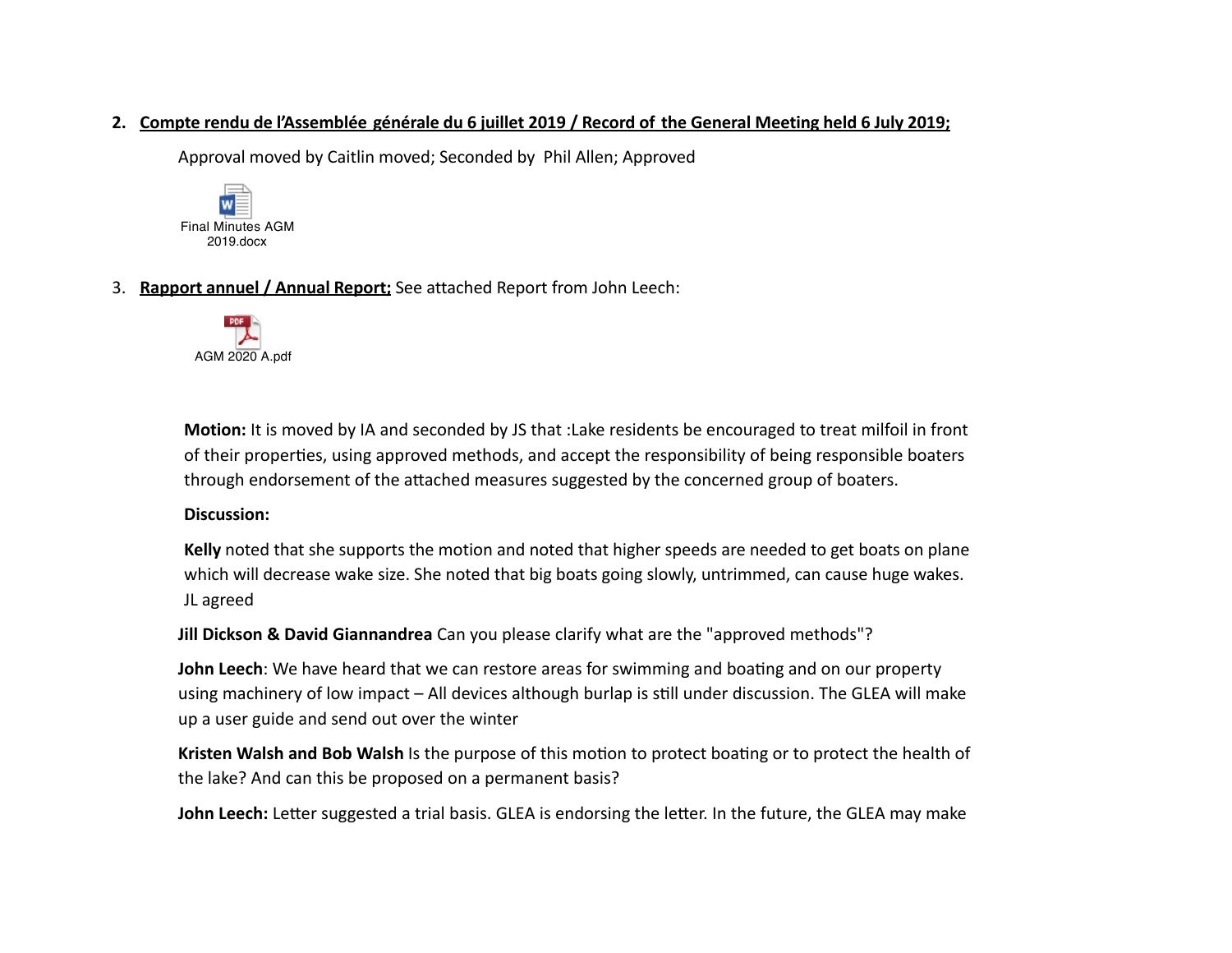further suggestions re: permanence.

**Barb Booth:** I think the letter specified "voluntary" measures I think it needs to be clear that those who signed the letter did so under the agreement that this be a VOLUNTARY effort by everyone. Not a regulation, not enforcement

**Alice Bowler:** re. boater's list. Are these "suggested" behavioural changes? How would these be enforced?

**John Leech:** The GLEA can't enforce it – hopefully education will help.

**Unknown Questioner:** Will someone please address the fact that – unlike canoes/kayaks – watercraft with propellers can divide a single length of milfoil, which floats beyond the buoys, into huge numbers of viable pieces thereby propagating the weed exponentially?

**Leanne Olson:** Good question - who will monitor these "responsible" behaviours? There are no specifics noted about these responsibilities - speed, engine size, etc.

**Jackie Turpin:** I am very concerned that Self Regulating any and all water activities will create more division and animosity in our community.

**Claire/Jeffrey:** the natural biology of eurasian milfoil contributes to its propagation. It is established that milfoil's preferred means of propagation is not through its seeds or root system, but by fractioning of its upper ramifications. Moreover, plants begin to die after 3 to 5 years. They rot at the base, collect in large swaths of floating islands, and are carried downwind or by currents to other shores. The heads of the plant begin to sprout roots as they travel, using the rotted parts of the plant as its own fertilizer. By the time they hit a new shore, even rocky ones, they are ready to colonize the area and spread quickly. It really is a zombie plant. We have been witnessing this phenomenon all summer long. A number of studies have shown that boat wakes significantly contribute to the abatement of weed bed, the destruction of natural habitat and the erosion of shorelines. These studies seem to be enough for the Québec Ministry of the Evironment to suggest there is a link. (See : http:// [www.environnement.gouv.qc.ca/biodiversite/especes-exotiques-envahissantes/myriophylle-epi/](http://www.environnement.gouv.qc.ca/biodiversite/especes-exotiques-envahissantes/myriophylle-epi/index.htm#repro-propag) [index.htm#repro-propag](http://www.environnement.gouv.qc.ca/biodiversite/especes-exotiques-envahissantes/myriophylle-epi/index.htm#repro-propag)).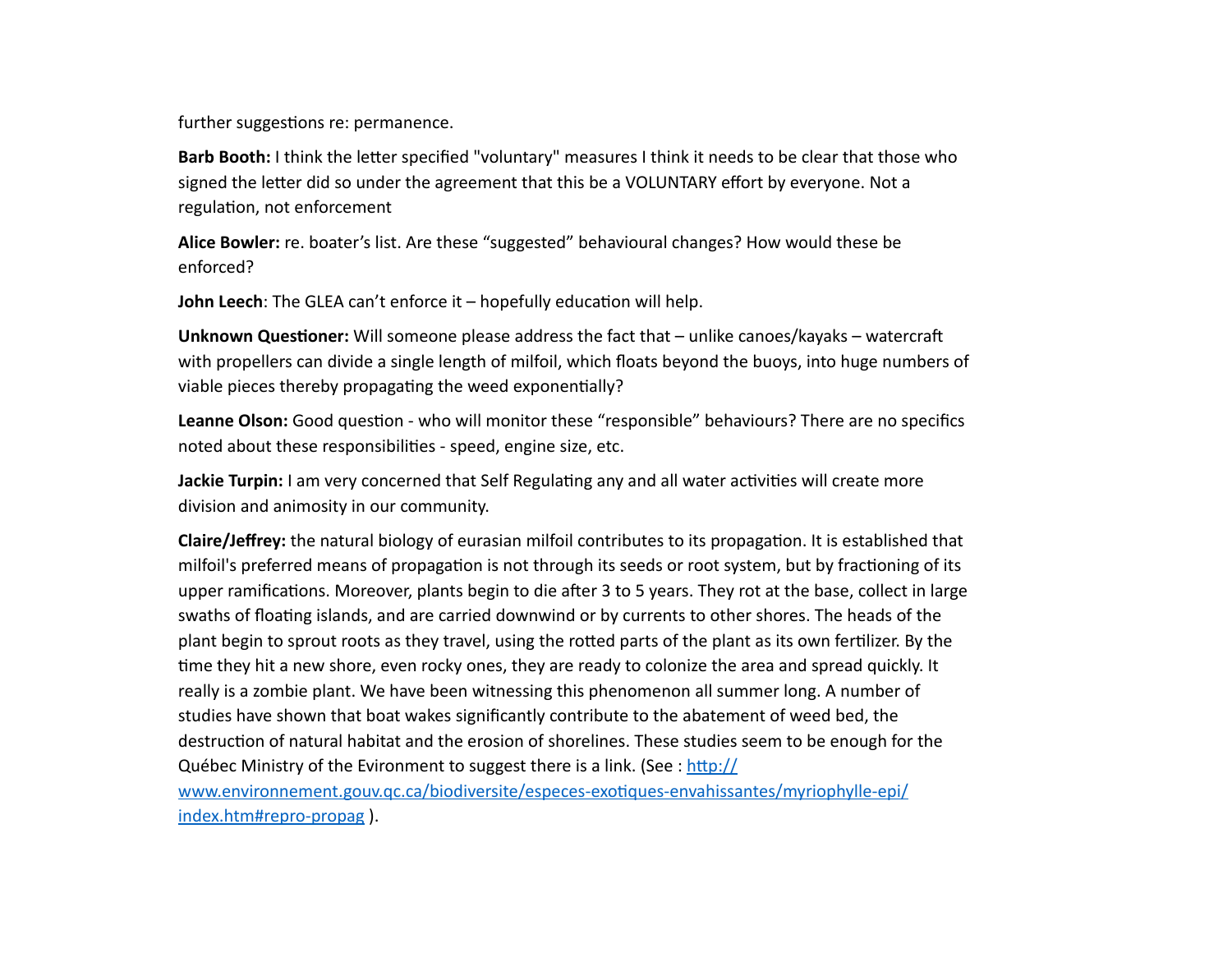**Michel Laurin:** I notice this year that they are NOT shooting oxygen in the water in that north west bay of the lake ....why is that?

**Kelly Smith**: We agree. We need the focus to be on controlling the milfoil. I am concerned that any initiative to restrict boat activity on this lake will significantly lower the value of our properties. My understanding is that property values are significantly lower on properties located on motor free lakes such a Bell Lake. They are also much smaller lakes.

**Emmanuelle:** Difficult to deal with the whole island.

**Thomas Wolstenholme**: Everything boating breaks up the Milfoil. There are some folks that don't seem to get it. Boats run at half speeds generate massive wakes. Boats that tow tubes for two hours at a time lead to massive wave generation. Without enforcement, nothing will work. We are years away from having abatement through burlap and other means.

**John Leech**: We are not in the enforcement business. Ministry of transport may impose further restrictions that may lead to further enforcement.

**Leanne Olson**: According to an American study, property values fell once a lake was so damaged by milfoil that it became more of a swamp and fishing, swimming, etc. was no longer feasible on that lake.

**Justin Nicholson**: I know this has been discussed already, and will likely come up again.. Hoping to get further clarification re: removing it (Milfoil) ourselves; after this meeting can I start removing the milfoil in front of my property by hand or with a rake? Are we thinking it is better to wait until the spring?

**Jackie Turpin**: What is your definition of a large boat? This lake is too small for large, wake boats.

Kristin and Bob Walsh: Agree with the comment about property values significantly decreasing with the poor lake health/an lake where swimming is an issue. Without a clear long term plan we are losing our capacity to respond with the urgency required when tackling invasive species. It's only a matter of time before other invasive species are introduced to the lake.

**Claire and Geoff:** I'm concerned by the suggestion that raking, cutting or pulling milfoil out is being encouraged. This has been shown to the worst possible way to control the plant, that it only contributes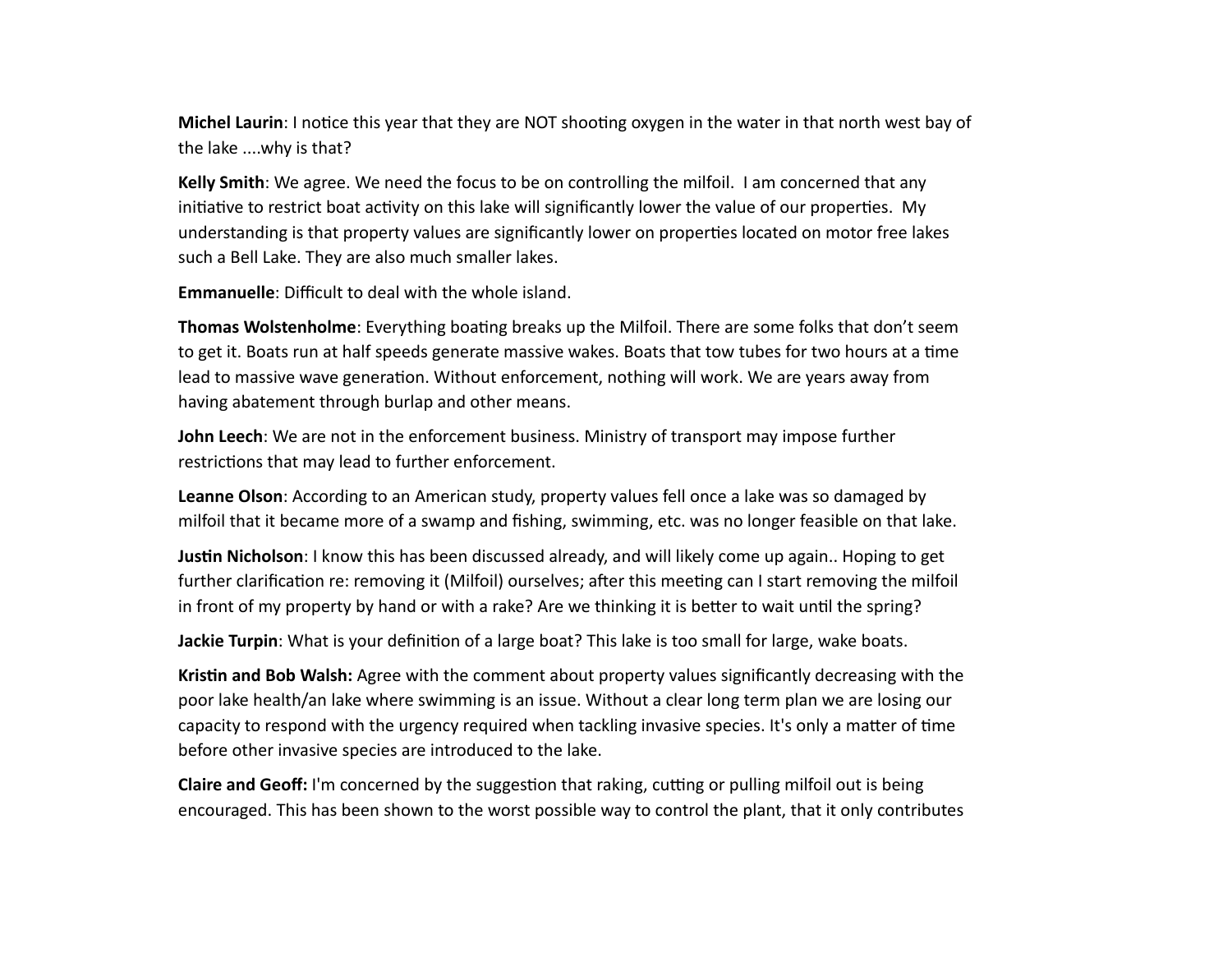to its propagation and re-invigorates it, especially if the clean-up picking-up loose strands is neglected. Is the Association really considering promoting this method?

**Chantale Perron**: Is Lac Gauvreau Secours really up to find a solution to Milfiol, or get rid of boats? Why is Lac Gauvreau Secours promoting their website in this meeting?

**Kelly Smith:** I would like clarification regarding the 200 signatures obtained by Gauvreau Secours to ban motorboats and also gain the support of the municipality to fund the consultation. The forms were left in public spaces for anyone to sign. Should you not have to be an actual property owner or lake resident to sign a petition to ban motorboats on a lake?

**Brian Sutherland:** Hand-pulling milfoil (including the roots) has proven an effective method of milfoil plant mass removal in numerous North American jurisdictions, over many years. After the initial large removal effort, yearly control of milfoil becomes relatively low effort (e.g. <10% of initial removal hours).Consequential benefits include improved lake ecology and water quality, normal watercraft usage, improved swimming, and more.

### **Rejean:** Request for amendment on original motion below:

ORIGINAL MOTION: It is moved by IA and seconded by JS that :Lake residents be encouraged to treat milfoil in front of their properties, using approved methods, and accept the responsibility of being responsible boaters through endorsement of the attached measures suggested by the concerned group of boaters.

### **Proposed amendment by Rejean:**

AMENDED MOTION: It is moved by IA and seconded by JS that: "Lake residents be encouraged to treat milfoil in front of their properties, using approved methods, and the lake association supports and encourages responsible and safe boating Boaters are encouraged to follow all recommendations in the letter."

#### **Vote on Amendment:**

Kristin and Bob Walsh seconded amendment, Amendment approved.

### **Ongoing Discussion on the motion:**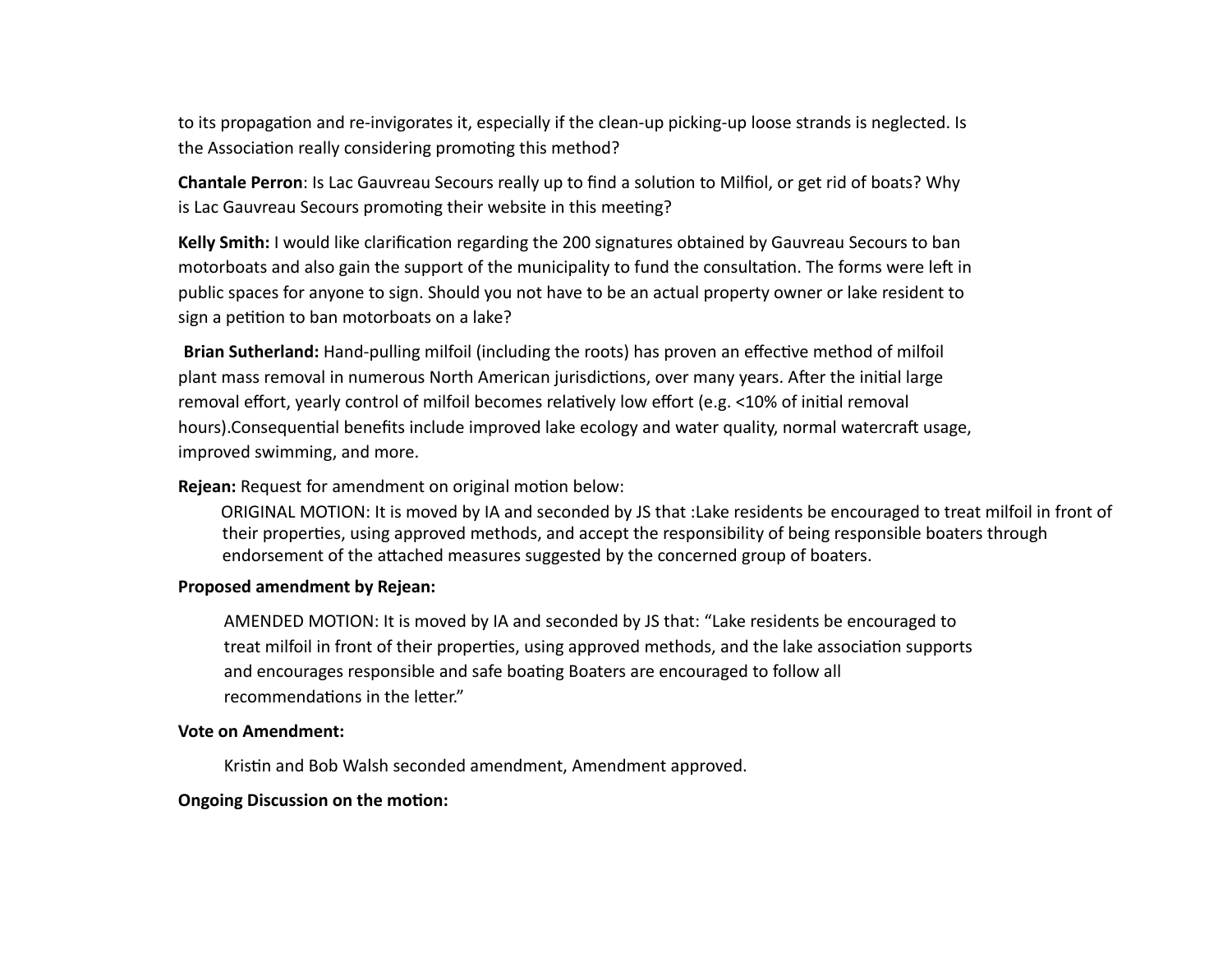**Jackie Turpin:** Sorry, safe boating makes sense, but can we get a clearer definition of what you consider "responsible boating"?

**John Leech:** Please see letter from boaters.

**Jackie Turpin:** This is too vague (kind of political)

Alice Bowler: I'm sorry Matt, you've indicated above that my question was answered "live", but I didn't hear it. Can you please post the answer here? Thanks (re. Will someone please address the fact that unlike canoes/kayaks – watercraft with propellers can divide a single length of milfoil, which floats beyond the buoys, into huge numbers of viable pieces thereby propagating the weed exponentially?)

**Barb Booth:** Don't want to interrupt John, but at some point can you ask how many people could not vote? and/or make sure everyone has the email which you just displayed, thx Laura!

**Leanne Olson:** Do you know if anything was done by the authorities when it was noted that people were actually dumping sand and gravel and building a unlawful beach on the lake?

# **Vote on Motion:**

MOTION: It is moved by IA and seconded by JS that :Lake residents be encouraged to treat milfoil in front of their properties, using approved methods, and the lake association supports and encourages responsible and safe boating Boaters are encouraged to follow all recommendations in the letter.

# **Motion passed as amended.**

JL discussed two further matters – Blue Green Algae and Shoreline restoration – see attached. He stressed that no toxic events have been seen with blue-green algae – current issues can include skin rashes. Ten residents have taken advantage of the shoreline restoration grants.

# **4. Administration de L'Association / Association Administration;**

Finances: John Shaughnessy thanked members for their support of the buoy campaign and memberships. He noted that there have been certain costs this year. Income is from membership fees and grants and donations. Costs next year include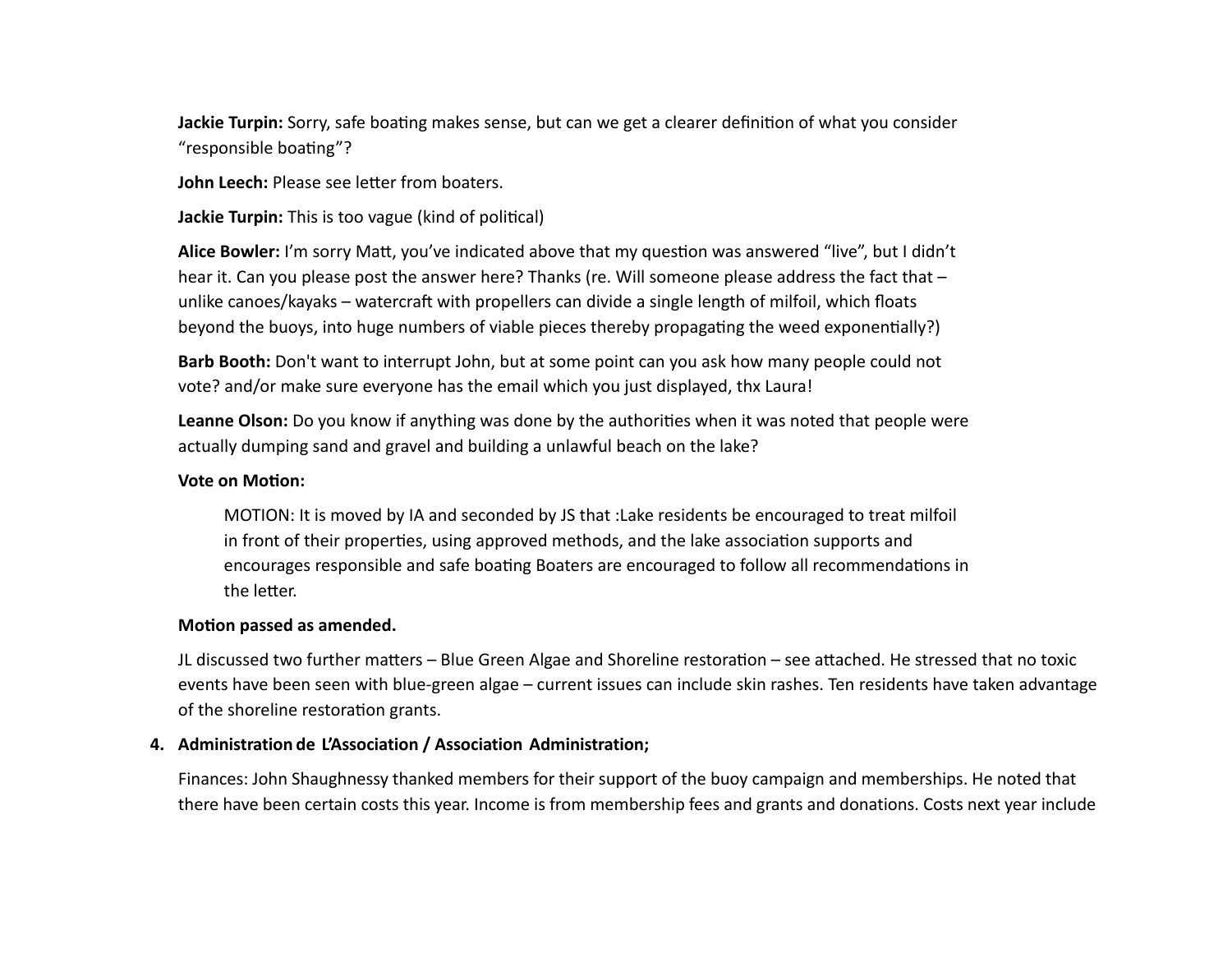administration costs, milfoil work, and shoreline restoration. Motion to accept to financial statement and approve budget JS: Seconded by Phil Allen: Approved.

**Chantale Perron:** what is the \$5,000 allocation re Myriofile for?

**John Leech:** In case we need to make a down payment for milfoil treatment.

**Chantale Perron:** Thank you. Will any of those funds be put towards restricting or banning motorboats?

# **Board of Directors for 2020/2021**

A. MOTION: JL moved and CM seconded that the current slate of members carry on until the next AGM (2021) and that the vacancies that exist be filled by appointment until the next election.

**Jackie Perron:** if the by-laws state an election should be done every two years, then why is it fair to simply go against the bylaws because "too much is going on"?

**Claire:** Why has my opinion been dismissed by the host. This is anti-democratic too!

**Doug Robbie:** I did not vote because I was waiting for clarification on John's point about further nominees and splitting of the motion

**Chantale and Michel Perron:** I'm having similar issues and many questions NOT answered, this is better done in person next year

**Rick Caouette:** I agree John L. I think we need to have varying viewpoints around the board table...

**Michel Perron:** Is Caitlin a property Owner?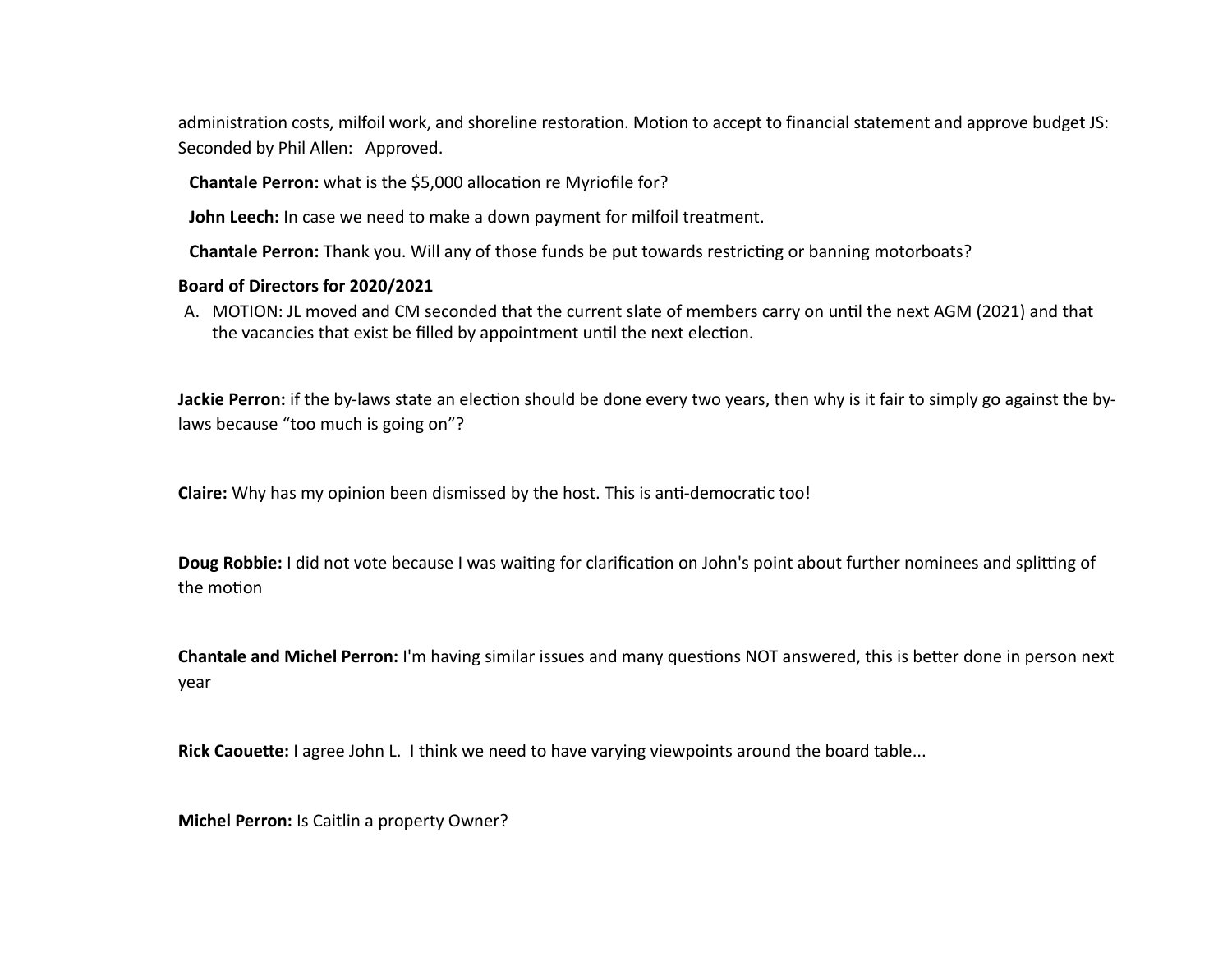**JL** and CM: Caitlin meets the criteria for being a Board member as a renter.

**Jackie Turpin:** Who gets to make appointments -

**JL** - BOD

Amendment proposed by Caitlin McLaughlin, seconded by Tom Booth: - divide the resolution into two parts: Part  $1$  – The current slate of board members carry on until next AGM in 2021. Part 2 That the vacancies that exist be filled by appointment until the next AGM.

**CM:** Poll not allowed by Zoom, will accept e mail vote, will vote by Yes or No

**Results:** Part 1 Approved; Part 2 Approved by > 2/3 majority

### **Further Discussion/Questions:**

**Jackie Turpin;** With these two votes, how many are voting? do you have a majority and or proxies from ALL the members? Matt Belanger would like to answer this question live.

**Marc:** need clarification: in reply to Catlin's last answer: since you are renting and a board member, does this mean that any non-resident can be members and allowed for voting?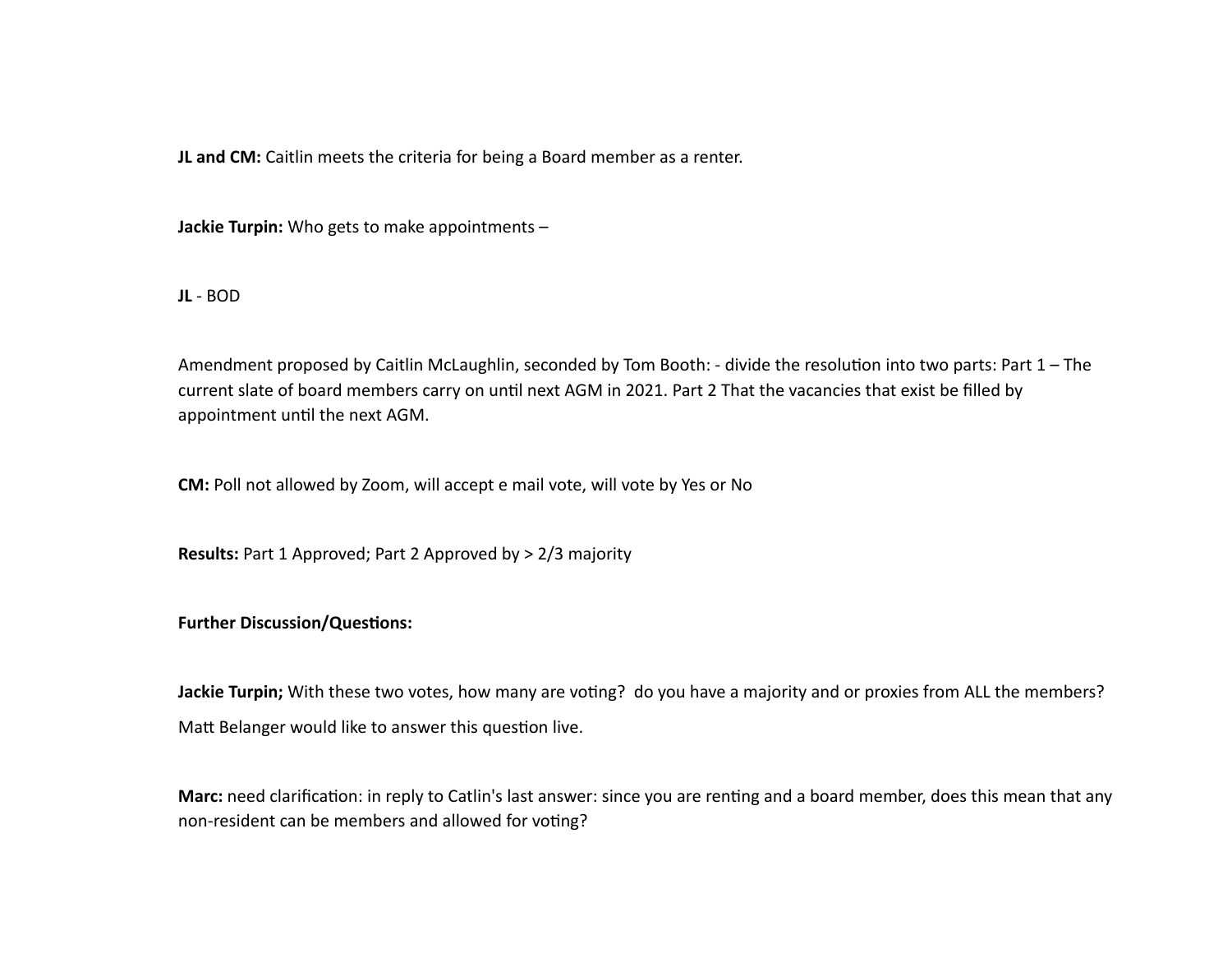**Caitlin;** Rentersbut permanent resident, by laws allow for renters to be members.

**Michel Perron:** What is the rush for appointing folks now?

**John Leech**: We have a lot of work to do and need the manpower.

**Phil:** No timeline discussed in motion.

**TW** - To be clear, while I absolutely hate this sort of Zoom meeting, I would like to thank everyone who was managing the Zoom call, Chat Room and Q&A and taking the time and making the effort to setup this meeting. You've done a great job with a difficult task and a somewhat unruly lot, (me included).

**Jackie T:** How can you ask people that are not on this lake to vote on the issue, when it does not affect them? the petition was in the general store! The petition should be signed buy those that are directly affected!

**Phil Allen:** I disagree wholeheartedly with some comments. As defined by the constitution any homeowner or resident renter is allowed to be an association member, and thus a Board member. I appeal to everyone to understand that this is about milfoil, and should not be about personal differences or differences of opinion

Kelly Smith: Thanks you for the explanation. Can you confirm officially if the mandate of Lac Gauvreau Secours is to render lac Gauvreau a motor-less lake? I appreciate your time and consideration in helping our lake but the official position of :ac Gauvreau Secours needs to be made public.